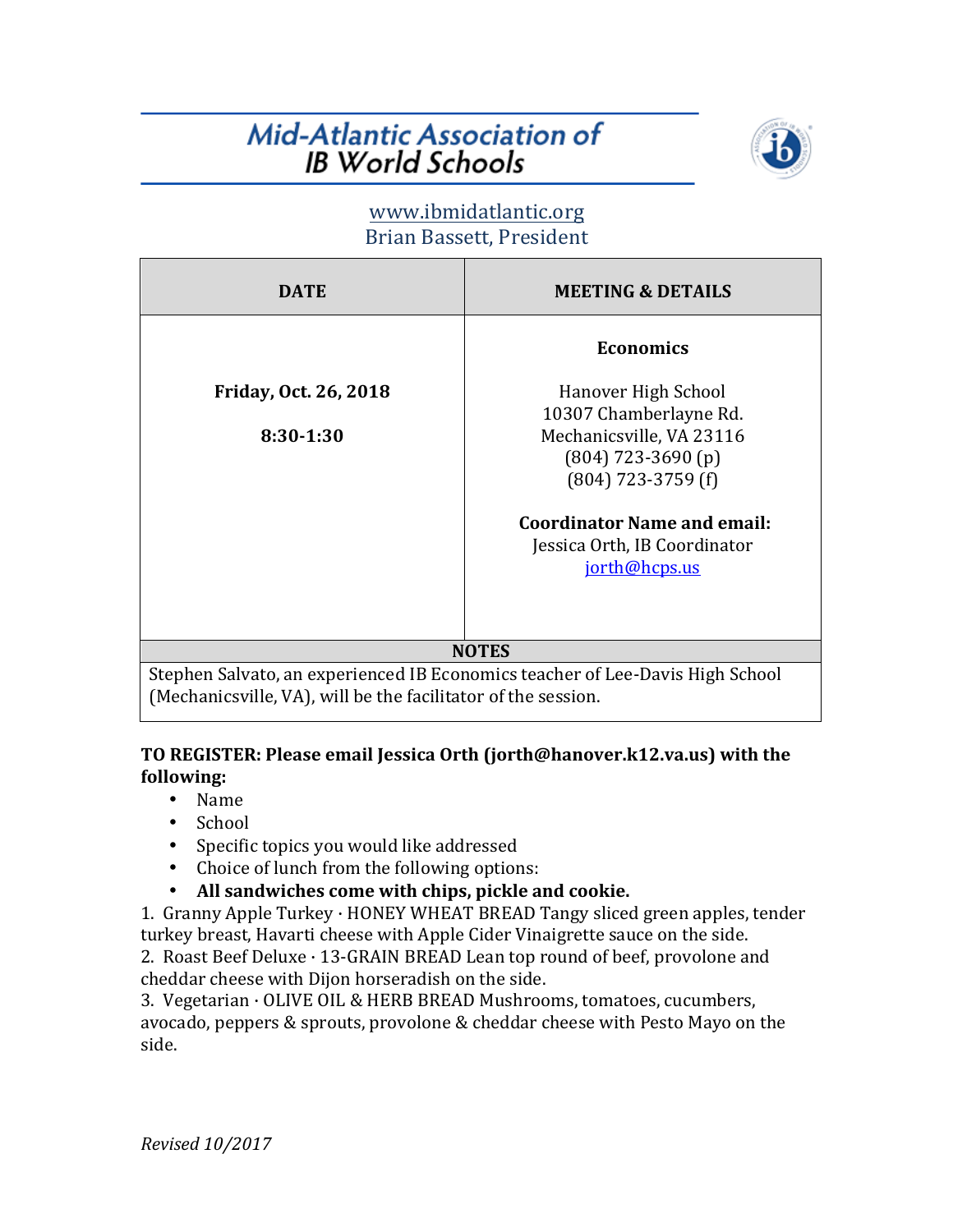#### **Salads come with bread and butter.**

4. Chicken Caesar Salad: Tender julienne strips of boneless chicken breast piled on crisp romaine lettuce with parmesan cheese, sliced egg, tomatoes and cucumbers served with our creamy Caesar dressing on the side.

5. Capraesar: A Caprese/Caesar salad combination. Fresh mozzarella cheese, sliced tomatoes, olives and cucumbers with basil on a bed of crisp romaine lettuce. Served with Light Balsamic Vinaigrette.

#### **Please register by October 17, 2018**

#### **Hotel Suggestions**

Courtyard Richmond North/Glen Allen 10077 Brook Road Glen Allen, Virginia, 23059 USA Phone: 1-800-627-7468 http://www.marriott.com/hotels/travel/ricga-courtyard-richmond-north-glenallen/# approx. 7 miles from HHS

Hampton Inn Richmond North/Ashland 705 England St. Ashland, Virginia, 23005 USA Phone: 1-804-752-8444 http://hamptoninn3.hilton.com/en/hotels/virginia/hampton-inn-richmond-northashland-ALDVAHX/index.html Approx. 11 miles from HHS

## **Directions to Location**

**From North:** Take I-95 South to 295 South Take exit 41 A (Rt. 301 North) Continue for approximately 5-6 miles Hanover High School will be on the left

\*\*depending on traffic and your location in Northern VA, it may be best to take Rt. 301 South instead of I-95 South. In that case, Hanover High School will be on the RIGHT approximately 6 miles south of the County Courthouse Complex

#### **From South:**

Take I-95 North to exit 82 (301 North) Continue for approximately 8-9 miles

*Revised 10/2017*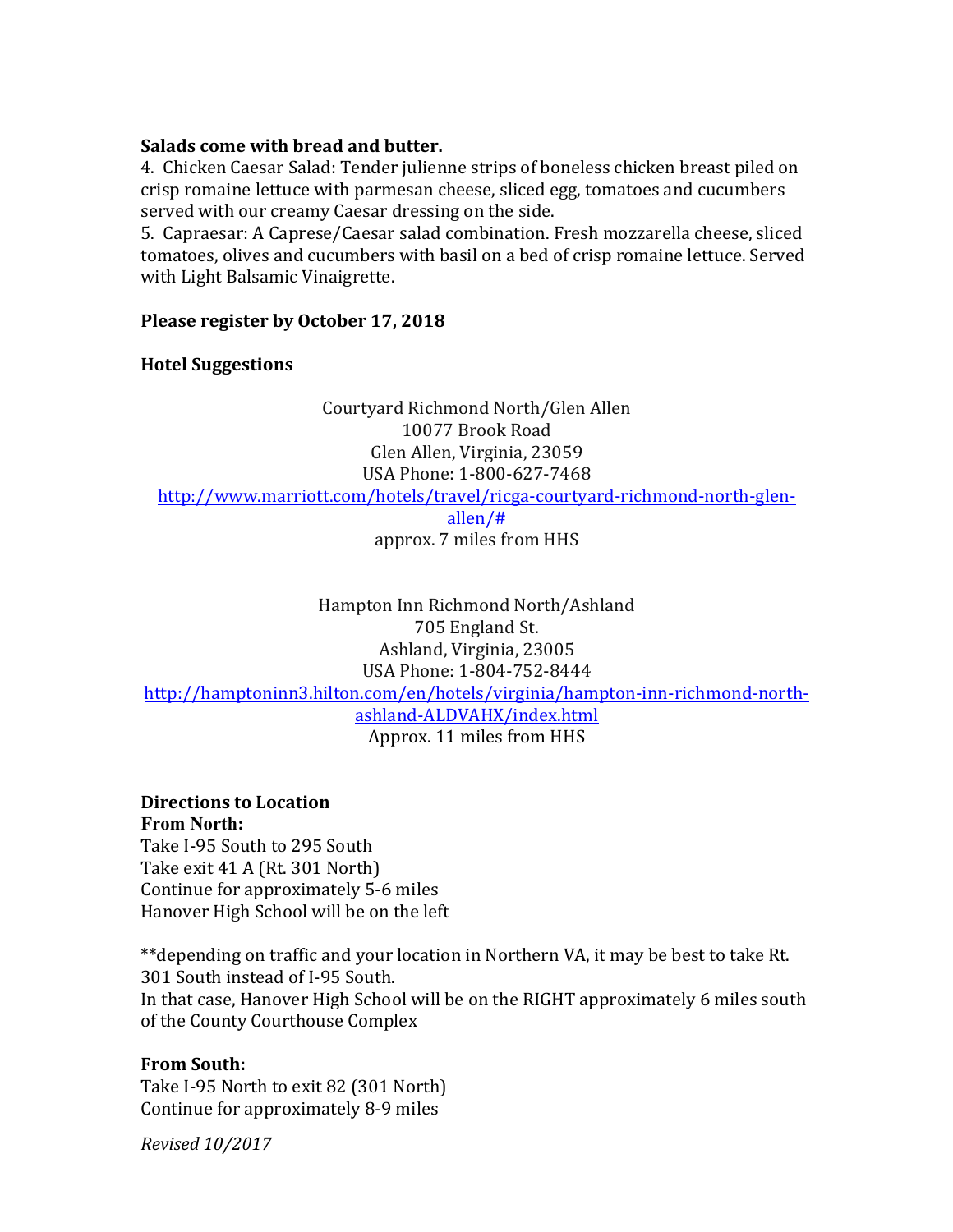Hanover High School will be on the left **From East:** Take 64 West to 295 North

Take exit 41 A (Rt. 301 North) Continue for approximately 5-6 miles Hanover High School will be on the left

#### **From West:**

Take 64 East to 295 North Take exit 41 A (Rt. 301 North) Continue for approximately 5-6 miles Hanover High School will be on the left